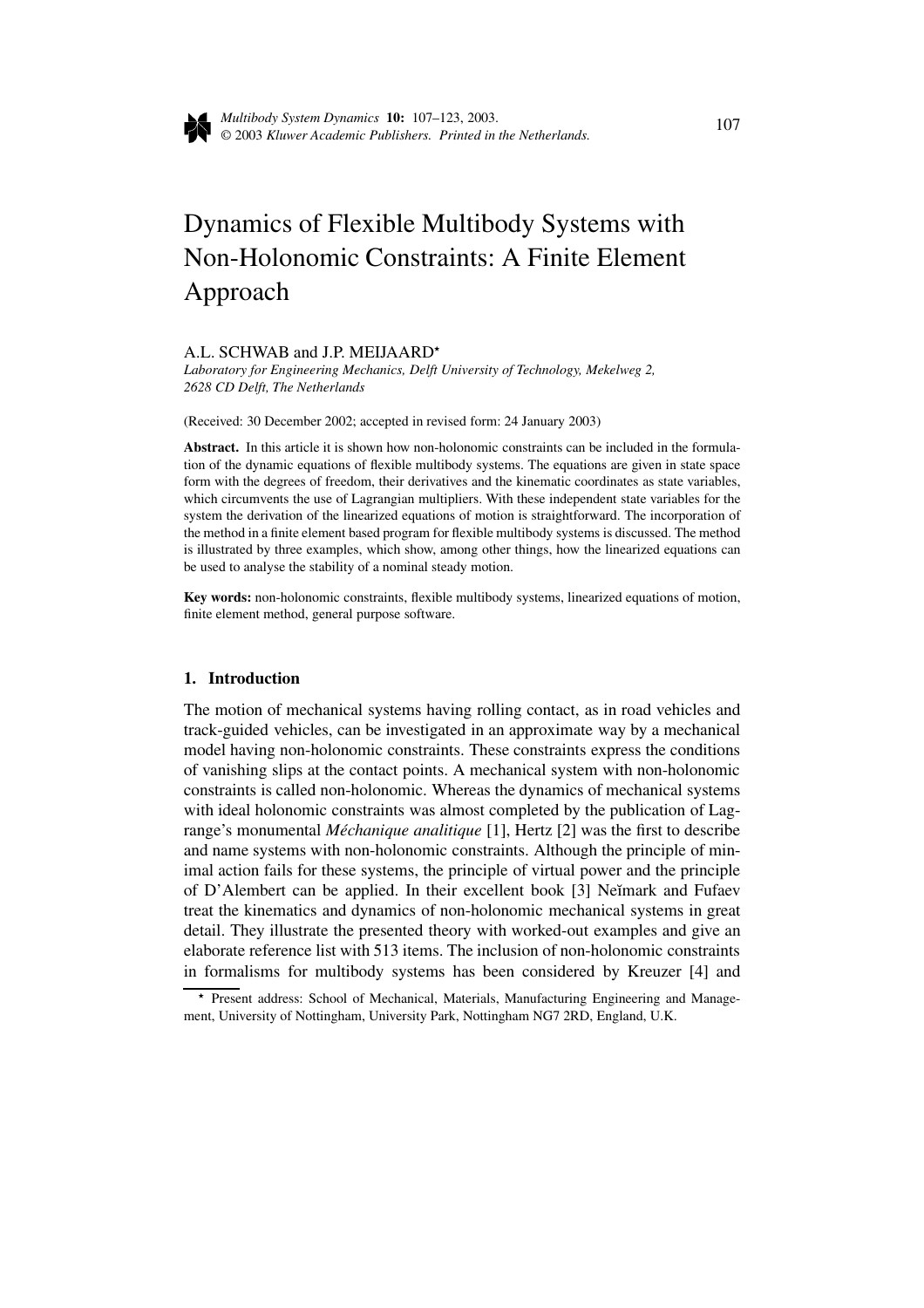Nikravesh [5], and by such they made the first step from small-scale analytically manipulated problems to general purpose software.

In this article we present a procedure for including non-holonomic constraints in the formulation of the dynamical equations of flexible multibody systems. The method is incorporated in a finite element based program. The dynamical equations are given for a set of minimal coordinates rather than with the aid of Lagrangian multipliers. The configuration is described by the degrees of freedom and the generalized kinematic coordinates, as many as there are non-holonomic constraints. The velocities of the system are described by the time derivatives of the degrees of freedom. The dynamical equations in a state space form comprise the equations of motion and the kinematic differential equations, which give the time derivatives of the configuration coordinates.

The derivation of the linearized equations from the dynamical equations is rather straightforward. These linearized equations can be used to analyse small vibrations superimposed on a general rigid body motion as described in [6]. Here we will extend that idea and use the linearized equations to analyse the stability of a nominal steady motion, as will be shown in some examples.

## **2. Dynamics of Non-Holonomic Flexible Multibody Systems**

#### 2.1. FINITE ELEMENT MODELLING

Multibody systems with deformable bodies may well be modelled by finite elements. This approach was initiated in the seventies by Besseling [7] and has been further developed among others by Van der Werff [8], Jonker [9], Géradin and Cardona [10, 11], and authors [12, 13]. The distinguishing point in the finite element approach as it has been developed in Delft and implemented in the program SPACAR [14] is the specification of independent deformation modes of the finite elements, the so-called generalized deformations or generalized strains. These are the algebraic analogue to the continuous field description of deformations. Rigid body motions are displacements for which the generalized strains are zero. If the specification of the generalized strains remains valid for arbitrarily large translations and rotations, rigid multibody systems such as mechanisms and machines can be analysed by setting all generalized strains to zero. These strain equations are now the constraint equations which express rigidity. Deformable bodies are handled by allowing non-zero strains and specifying constitutive equations for the generalized stresses, which are the duals of the generalized strains.

Instead of imposing constraint equations for the interconnection of bodies, which is a widespread approach in multibody system dynamics formalisms, permanent contact of elements is achieved by letting them have nodal points in common. With the help of a rather limited number of element types it is possible to model a wide class of systems. Typical types of elements are beam, truss and hinge elements, while more specialized elements can be used to model joint con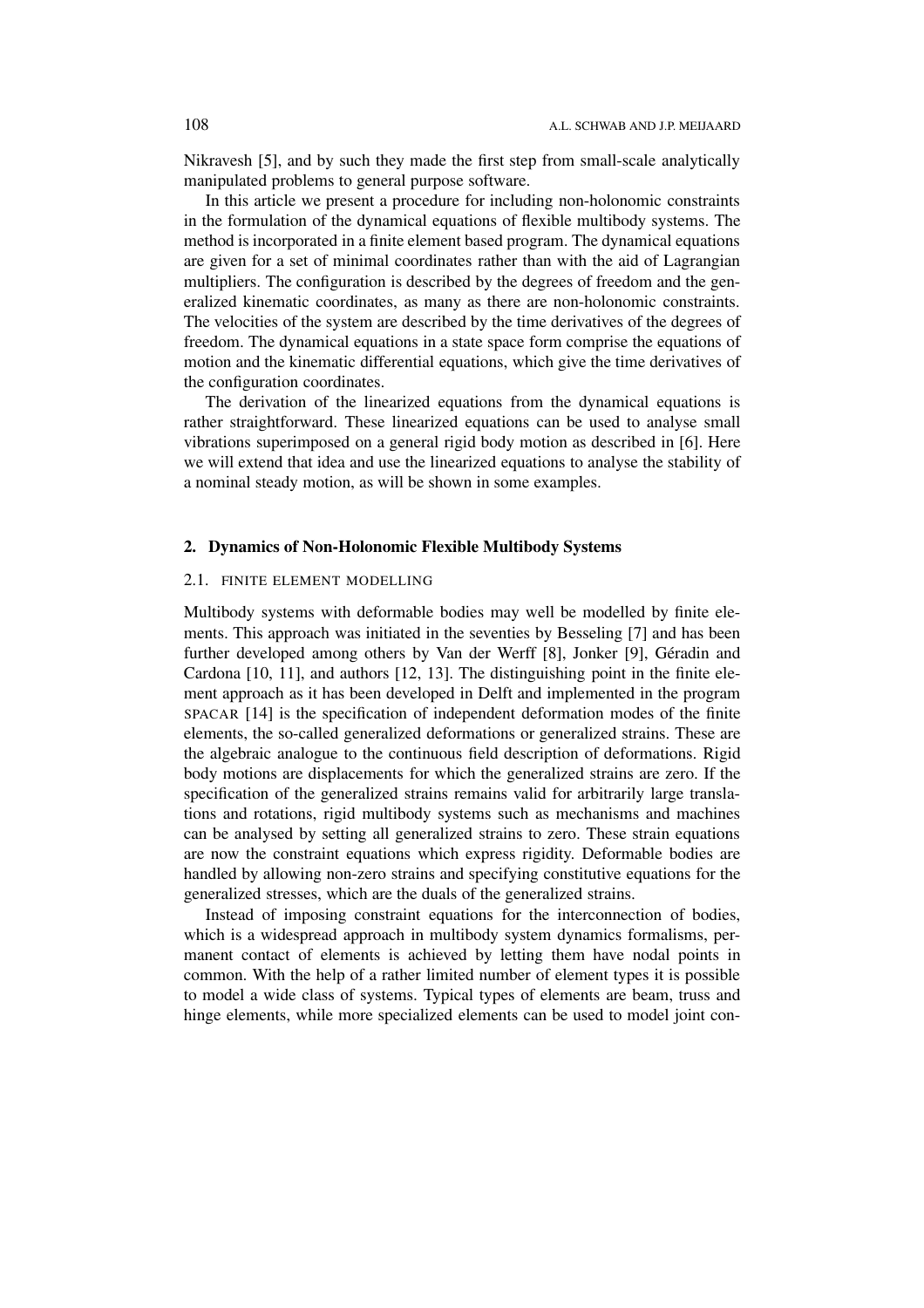nections, transmissions of motion [18], and rolling contact as in road vehicles and track-guided vehicles [19, 20].

## 2.2. HOLONOMIC AND NON-HOLONOMIC CONSTRAINTS

In a finite element description of a multibody system the configuration is described by a number of nodal points with coordinates **x** and a number of elements with generalized deformations or generalized strains *ε*. The nodal coordinates can be absolute coordinates of the position or parameters that describe the orientation of the nodes, such as Euler parameters. The generalized deformations depend on the nodal coordinates and can be expressed as

$$
\varepsilon = \mathbf{D}(\mathbf{x}).\tag{1}
$$

Usually holonomic constraints are imposed on some generalized deformations and nodal coordinates. For instance, the conditions for rigidity of element *e* are  $\epsilon^e$  =  $\mathbf{D}^e(\mathbf{x}^e) = \mathbf{0}$ . If the holonomic constraints are consistent, the coordinates can locally be expressed as functions of the generalized coordinates **q** by means of a transfer function **F** as

$$
\mathbf{x} = \mathbf{F}(\mathbf{q}, t). \tag{2}
$$

The prescribed motions, or rheonomic constraints, which are known explicit functions of time, are represented here by the time *t*. The generalized coordinates can be chosen from components of the nodal coordinate vector **x** and the generalized deformation vector *ε*. Generally the transfer function cannot be calculated explicitly, but has to be determined by solving the constraint equations numerically in an iterative way. Partial derivatives are calculated by means of implicit differentiation.

The non-holonomic constraints, as may arise from elements having idealized rolling contact, can be expressed in terms of slips that are zero [19]. Such a slip is usually defined as some relative velocity between the two bodies in the contact area, and is therefore linear in the velocities. The case of non-linear non-holonomic constraints in mechanical systems has been given a lot of attention in the past [3] but only led to one example system as originally given by Appell in 1911. Hence we will consider only linear non-holonomic constraints expressed in terms of zero slip functions. For instance, if element *e* has non-slipping contacts, it has to satisfy the constraints  $\mathbf{s}^e = \mathbf{V}^e(\mathbf{x}^e) \dot{\mathbf{x}}^e = \mathbf{0}$ . Assembly of all conditions of zero slip for the system results in the non-holonomic constraints

$$
s = V(x)\dot{x} = 0.
$$
 (3)

Owing to these constraints, the generalized velocities  $\dot{\mathbf{q}}$  are now dependent. This dependency is expressed by a splitting of the generalized coordinates **q** into the degrees of freedom  $q^d$  and the generalized kinematic coordinates  $q^k$ . The velocities of the degrees of freedom  $\dot{q}^d$  are now the independent speeds, whereas the configuration of the system is described by  $q^d$  and  $\tilde{q}^k$ . The velocities of the system can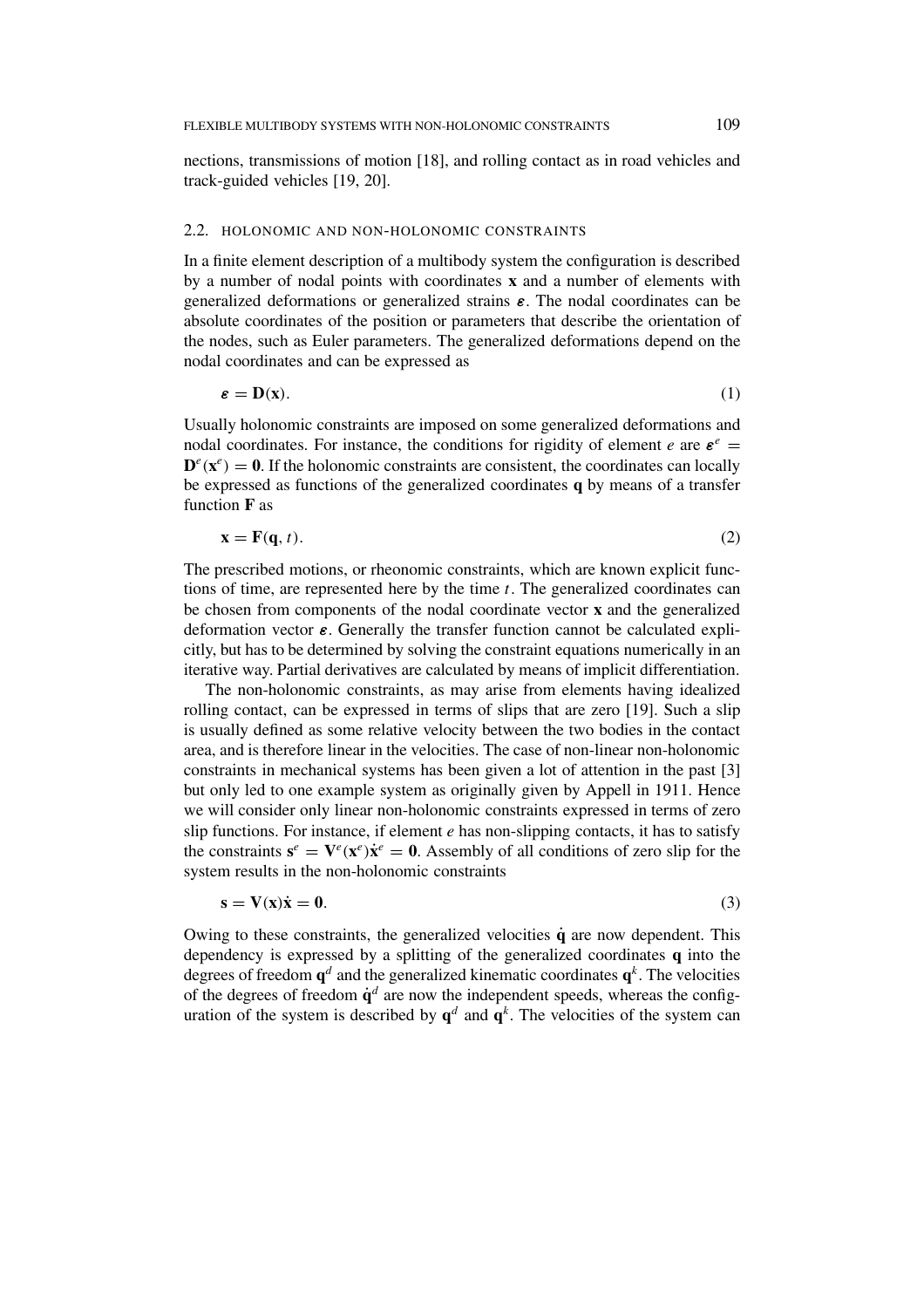now be expressed in terms of the first-order transfer function **H** times the velocities of the degrees of freedom and a term representing the prescribed motion, as in

$$
\dot{\mathbf{x}} = \mathbf{H}(\mathbf{q}, t)\dot{\mathbf{q}}^d + \mathbf{v}(\mathbf{q}, t). \tag{4}
$$

The expressions for the first-order transfer function and the prescribed motion terms are found by differentation of (2) and splitting of terms as in

$$
\dot{\mathbf{x}} = \mathbf{F}_{,\mathbf{q}^d} \dot{\mathbf{q}}^d + \mathbf{F}_{,\mathbf{q}^k} \dot{\mathbf{q}}^k + \mathbf{F}_{,t},\tag{5}
$$

where partial derivatives are denoted by a subscript comma followed by the variable. Substitution in the non-holonomic constraints (3) results in

$$
\mathbf{V}[\mathbf{F}_{,\mathbf{q}^d}\dot{\mathbf{q}}^d + \mathbf{F}_{,\mathbf{q}^k}\dot{\mathbf{q}}^k + \mathbf{F}_{,t}] = \mathbf{0}.
$$
 (6)

From these equations, as many as there are kinematic coordinates  $\mathbf{q}^k$ , the velocities  $\dot{a}^k$  can be solved as

$$
\dot{\mathbf{q}}^k = -(\mathbf{V}\mathbf{F}_{,\mathbf{q}^k})^{-1}[\mathbf{V}\mathbf{F}_{,\mathbf{q}^d}\dot{\mathbf{q}}^d + \mathbf{V}\mathbf{F}_{,t}].
$$
\n(7)

Substitution of this result in (5) and comparing terms with (4) results in the firstorder transfer function

$$
\mathbf{H} = [\mathbf{I} - \mathbf{F}_{,\mathbf{q}^k} (\mathbf{V} \mathbf{F}_{,\mathbf{q}^k})^{-1} \mathbf{V}] \mathbf{F}_{,\mathbf{q}^d},\tag{8}
$$

and the velocities **v**, representing the prescribed motion, as

$$
\mathbf{v} = [\mathbf{I} - \mathbf{F}_{,\mathbf{q}^k}(\mathbf{V}\mathbf{F}_{,\mathbf{q}^k})^{-1}\mathbf{V}]\mathbf{F}_{,t}.
$$
\n(9)

The expresion between square brackets that is common to (8) and (9) is a projection operator to the space  $V\dot{x} = 0$  in a direction that is parallel to the space spanned by the columns of  $\mathbf{F}_{\mathbf{a}^k}$ . In this expression we identify the use of the inverse of the Jacobian of the non-holonomic constraints with respect to the generalized kinematic coordinates

$$
\mathbf{VF}_{\mathbf{q}^k}.\tag{10}
$$

If this Jacobian is singular, we have to choose another set of generalized kinematic coordinates and consequently another set of degrees of freedom to describe the system uniquely. Having taken into account all constraints we can define the state of the system at a time *t* as

$$
(\dot{\mathbf{q}}^d, \mathbf{q}^d, \mathbf{q}^k). \tag{11}
$$

Next we will derive the dynamical equations of the system, or, in other words, the time derivative of the state of the system.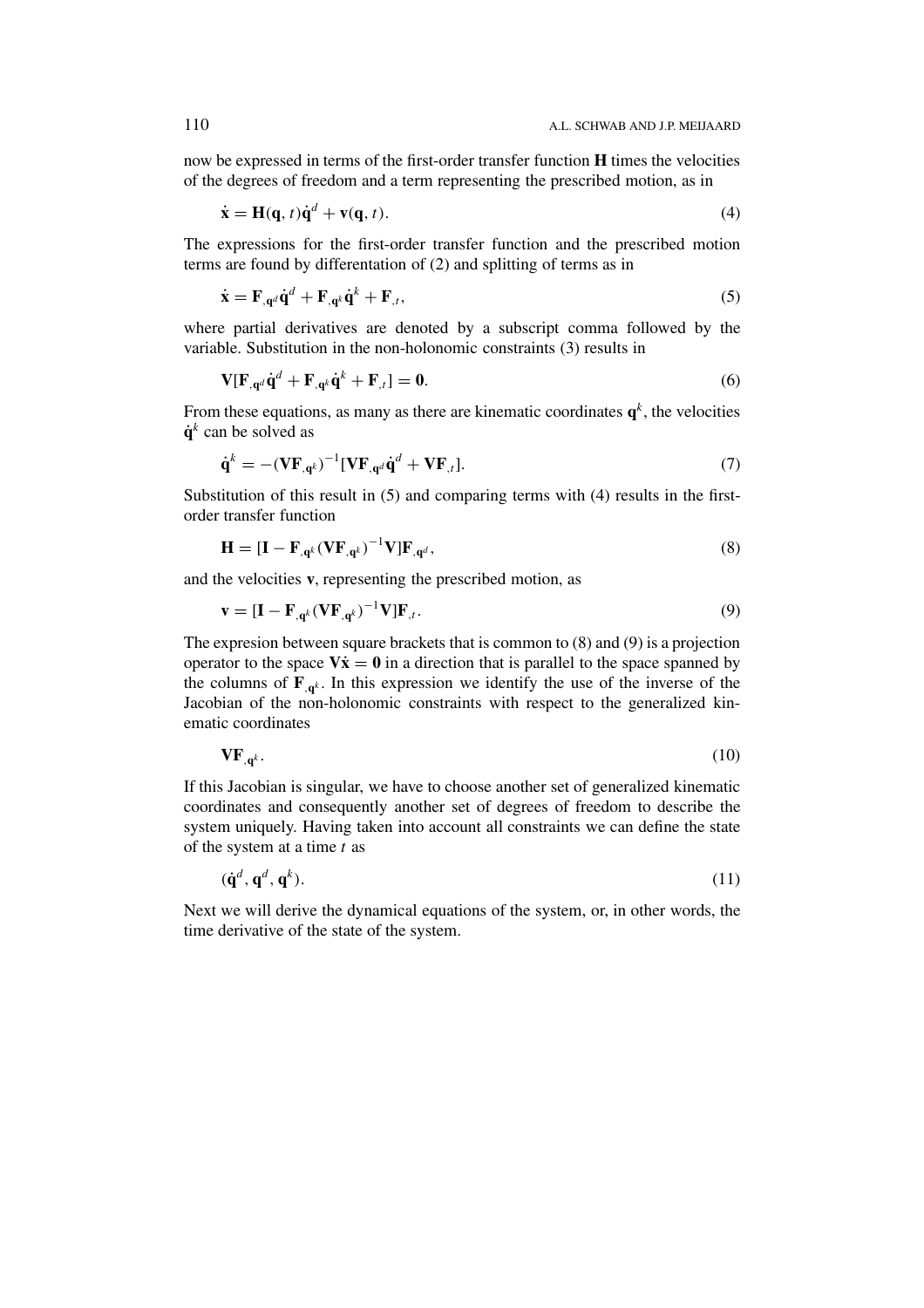#### 2.3. EQUATIONS OF MOTION

The derivative of the first part of the state vector,  $\dot{q}^d$ , with respect to time follows from the equations of motion of the system. The equations of motion for the constraint multibody system will be derived from the principle of virtual power and the principle of D'Alembert. This method can be traced back to Lagrange who by his monumental *Méchanique analitique* [1] became the founder of the study of motion of systems of bodies. The inclusion of non-holonomic constraints was not foreseen by Lagrange. Hertz [2] was the first to describe and this type of constraints.

First, for each node and element in the system, we determine a mass matrix **M***<sup>e</sup>* and a force vector **f** *<sup>e</sup>*, which give a contribution to the virtual power of

$$
\delta \dot{\mathbf{x}}^{eT} (\mathbf{f}^e - \mathbf{M}^e \ddot{\mathbf{x}}^e). \tag{12}
$$

The virtual power equation of the system is obtained by assembling the contribution of all elements and nodes in a global mass matrix **M** and a global force vector **f**, which results in

$$
\delta \dot{\mathbf{x}}^T [\mathbf{f}(\dot{\mathbf{x}}, \mathbf{x}, t) - \mathbf{M}(\mathbf{x}) \ddot{\mathbf{x}}] = 0.
$$
 (13)

Here,  $\delta \dot{x}$  are kinematically admissible virtual velocities, which satisfy all instantaneous kinematic constraints. They follow directly from (4) as

$$
\delta \dot{\mathbf{x}} = \mathbf{H} \delta \dot{\mathbf{q}}^d. \tag{14}
$$

The coordinate accelerations are obtained by differentation of the velocities (4), resulting in

$$
\ddot{\mathbf{x}} = \mathbf{H}(\mathbf{q}, t)\ddot{\mathbf{q}}^d + \mathbf{g}(\dot{\mathbf{q}}, \mathbf{q}, t),\tag{15}
$$

where we have collected all convective and prescribed accelerations in **g**. These accelerations, which depend only on the state of the system, are given by

$$
\mathbf{g} = \mathbf{H}_{,q} \dot{\mathbf{q}} \dot{\mathbf{q}}^d + \mathbf{H}_{,t} \dot{\mathbf{q}}^d + \mathbf{v}_{,q} \dot{\mathbf{q}} + \mathbf{v}_{,t}.
$$
 (16)

Substitution of the acceleration (15) in the virtual power equation (13) yields the reduced equations of motion

$$
\bar{\mathbf{M}}(\mathbf{q}^d, \mathbf{q}^k, t)\ddot{\mathbf{q}}^d = \bar{\mathbf{f}}(\dot{\mathbf{q}}^d, \mathbf{q}^d, \mathbf{q}^k, t),
$$
\n(17)

with the reduced global mass matrix,

$$
\bar{\mathbf{M}} = \mathbf{H}^T \mathbf{M} \mathbf{H},\tag{18}
$$

and the reduced global force vector,

$$
\bar{\mathbf{f}} = \mathbf{H}^T[\mathbf{f} - \mathbf{M}\mathbf{g}].\tag{19}
$$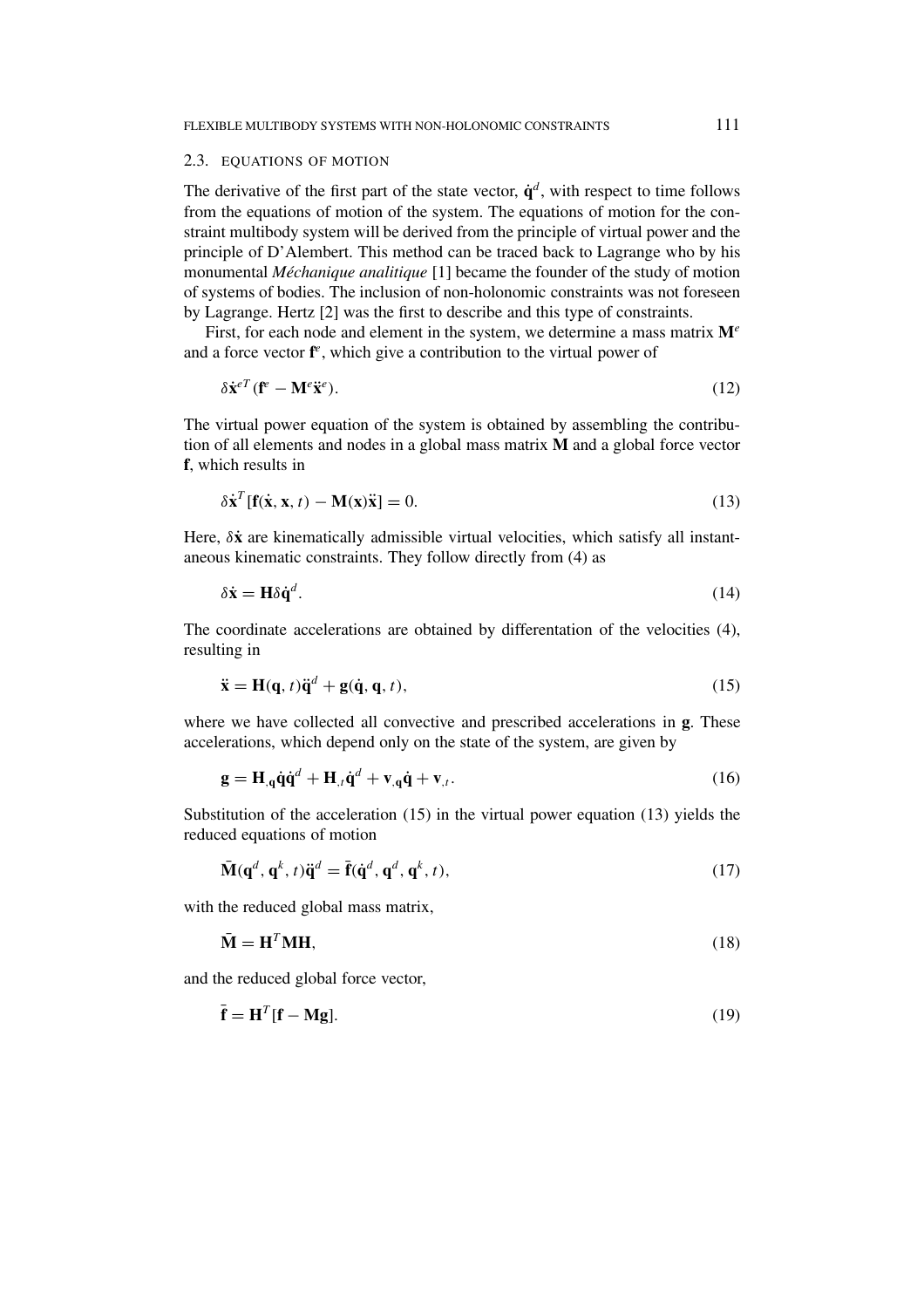The time derivative of the second part of the state vector,  $q^d$ , is obviously the first part of the state vector itself. The time derivative of the generalized kinematic coordinates,  $\mathbf{q}^k$ , as found in (7), can in general be expressed as

$$
\dot{\mathbf{q}}^k = \mathbf{A}(\mathbf{q}, t)\dot{\mathbf{q}}^d + \mathbf{b}(\mathbf{q}, t),\tag{20}
$$

where the matrix **A** and the velocity vector **b**, which represents the velocities of the rheonomic constraints, are given by

$$
\mathbf{A} = -(\mathbf{V}\mathbf{F}_{,\mathbf{q}^k})^{-1}\mathbf{V}\mathbf{F}_{,\mathbf{q}^d} \quad \text{and} \quad \mathbf{b} = -(\mathbf{V}\mathbf{F}_{,\mathbf{q}^k})^{-1}\mathbf{V}\mathbf{F}_{,t}.
$$
 (21)

Note in both expressions the presence of the inverse of the Jacobian (10).

We summarize by writing down the time derivative of the state vector or the state equations as

$$
\frac{\mathrm{d}}{\mathrm{d}t} \begin{bmatrix} \dot{\mathbf{q}}^d \\ \mathbf{q}^d \\ \mathbf{q}^k \end{bmatrix} = \begin{bmatrix} \bar{\mathbf{M}}^{-1} \bar{\mathbf{f}} \\ \dot{\mathbf{q}}^d \\ \mathbf{A} \dot{\mathbf{q}}^d + \mathbf{b} \end{bmatrix} . \tag{22}
$$

#### 2.4. LINEARIZED EQUATIONS OF MOTION

The study of small vibrations and stability of conservative non-holonomic systems near equilibrium states has lead to some controversy in the past. Whittaker in his *Analytical Dynamics* [15, section 90] concluded that for such cases 'the difference between holonomic and non-holonomic systems is unimportant' and that the vibration motion of a given non-holonomic system with *n* independent coordinates and *m* non-holonomic constraints is the same as that of a certain holonomic system with *n* − *m* degrees of freedom. Bottema [16] showed that this was incorrect, and pointed out that the characteristic determinant of such a non-holonomic system is asymmetric and that the corresponding characteristic equation possesses as many vanishing roots as there are non-holonomic constraints. However, besides a manifold of equilibrium states, some non-holonomic systems also possess a manifold of steady motion. Due to these motions some vanishing roots may get non-zero values.

To describe the small vibrations or motions with respect to a nominal steady motion we have to linearize the dynamical equations (22). Whereas in the nominal motion the rolling contacts satisfy the non-holonomic zero-slip conditions, the small vibrations may violate some of these conditions. Small slips are usually allowed in contact models for road and railway vehicles. For the description of the small motions we will use the dynamic degrees of freedom  $q<sup>d</sup>$ . The linearization is done in the nominal reference state which is characterized by  $(\dot{\mathbf{q}}^d, \mathbf{q}^d, \mathbf{q}^k)$  =  $(0, 0, q_0^k)$ , where  $q_0^k$  stands for the kinematic coordinates in the reference state. Linearization of the first part of the state equations (22), the reduced equations of motion (17), results in

$$
\bar{\mathbf{M}}\Delta \ddot{\mathbf{q}}^d + \bar{\mathbf{C}}\Delta \dot{\mathbf{q}}^d + \bar{\mathbf{K}}^d \Delta \mathbf{q}^d + \bar{\mathbf{K}}^k \Delta \mathbf{q}^k = -\mathbf{f}^d,\tag{23}
$$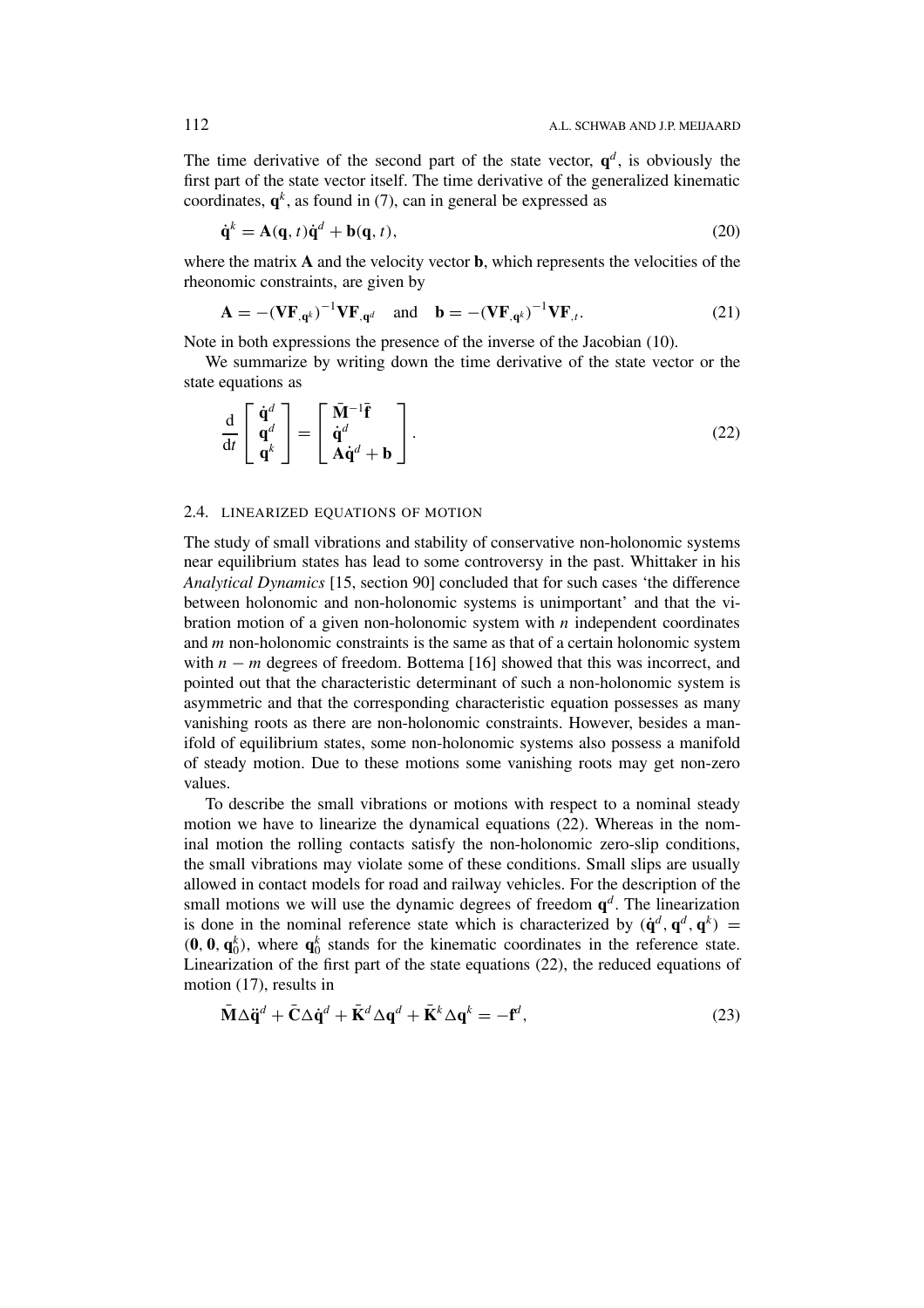where the prefix  $\Delta$  denotes a small increment. **M** is the reduced mass matrix as in (18),  $\overline{C}$  is the velocity sensitivity matrix which contains terms resulting from damping and gyroscopic effects,  $\bar{\mathbf{K}}^d$  and  $\bar{\mathbf{K}}^k$  are the total stiffness matrices. Note the extra term  $\bar{\mathbf{K}}^k \Delta \mathbf{q}^k$  which is due to the variation of the kinematic coordinates  $\mathbf{q}^k$ . The forcing, −**f** *<sup>d</sup>* , on right-hand side of the equations results from the nominal steady motion solution. In order to maintain the prescribed values for the dynamic degrees of freedom and the kinematic coordinates during this motion, usually additional forces have to be introduced in the right-hand side of the reduced equations of motion (17). The sum of the reduced forces has to be zero, as in

$$
\mathbf{H}^T[\mathbf{f} - \mathbf{M}\mathbf{g}] + \mathbf{f}^d = \mathbf{0},\tag{24}
$$

from which the forces **f** *<sup>d</sup>* are found.

The matrices of the linearized equations are determined in the following way. First for all elements and nodes the contribution to the global stiffness matrix **K** and the global velocity matrix **C** are determined as

$$
\mathbf{C}^e = -(\mathbf{f}^e)_{,\dot{\mathbf{x}}^e} \quad \text{and} \quad \mathbf{K}^e = (\mathbf{M}^e \ddot{\mathbf{x}}^e - \mathbf{f}^e)_{,\mathbf{x}^e}.\tag{25}
$$

These global matrices having been determined, the matrices in the linearized equations are given by

$$
\overline{\mathbf{C}} = \mathbf{H}^T \mathbf{C} \mathbf{H} + \mathbf{H}^T \mathbf{M} \mathbf{g}_{\dot{q}^d},
$$
\n
$$
\overline{\mathbf{K}} = [\overline{\mathbf{K}}^d \ \overline{\mathbf{K}}^k] = \mathbf{H}^T \mathbf{K} \mathbf{F}_{\dot{q}} + \mathbf{H}_{\dot{q}}^T [\mathbf{M} \overline{\mathbf{x}} - \mathbf{f}] + \mathbf{H}^T [\mathbf{M} \mathbf{g}_{\dot{q}} + \mathbf{C} \mathbf{v}_{\dot{q}}].
$$
\n(26)

Note that all matrices are generally a function of time due to the non-linear steady motion. Linearization of the second part of Equation (22) is trivial. The last part, the linearization of the rate of the generalized kinematic coordinates is derived from  $(20)$  as

$$
\Delta \dot{\mathbf{q}}^k = \mathbf{A}(\mathbf{q}, t) \Delta \dot{\mathbf{q}}^d + \mathbf{B}^d(\mathbf{q}, t) \Delta \mathbf{q}^d + \mathbf{B}^k(\mathbf{q}, t) \Delta \mathbf{q}^k.
$$
 (27)

The **B**-matrices express the sensitivity of the generalized kinematic velocities with respect to the generalized coordinates, and are given by

$$
\mathbf{B}^{d}(\mathbf{q}, t) = \mathbf{b}_{,\mathbf{q}^{d}} \quad \text{and} \quad \mathbf{B}^{k}(\mathbf{q}, t) = \mathbf{b}_{,\mathbf{q}^{k}} \tag{28}
$$

We conclude by summarizing the linearization of the state equations in matrix vector form as

$$
\begin{bmatrix} \bar{\mathbf{M}} & \mathbf{0} & \mathbf{0} \\ \mathbf{0} & \mathbf{I} & \mathbf{0} \\ \mathbf{0} & \mathbf{0} & \mathbf{I} \end{bmatrix} \begin{bmatrix} \Delta \ddot{\mathbf{q}}^d \\ \Delta \dot{\mathbf{q}}^d \\ \Delta \dot{\mathbf{q}}^k \end{bmatrix} + \begin{bmatrix} \bar{\mathbf{C}} & \bar{\mathbf{K}}^d & \bar{\mathbf{K}}^k \\ -\mathbf{I} & \mathbf{0} & \mathbf{0} \\ -\mathbf{A} & -\mathbf{B}^d & -\mathbf{B}^k \end{bmatrix} \begin{bmatrix} \Delta \dot{\mathbf{q}}^d \\ \Delta \mathbf{q}^d \\ \Delta \mathbf{q}^k \end{bmatrix} = \begin{bmatrix} -\bar{\mathbf{f}}^d \\ \mathbf{0} \\ \mathbf{0} \end{bmatrix}.
$$
 (29)

The stability of a system in steady motion can be investigated by the homogeneous linearized state equation from (29). Under the usual assumption of an exponential motion with respect to time for the small variations  $({\Delta \dot{q}}^d, {\Delta q}^d, {\Delta q}^k)^T$  we end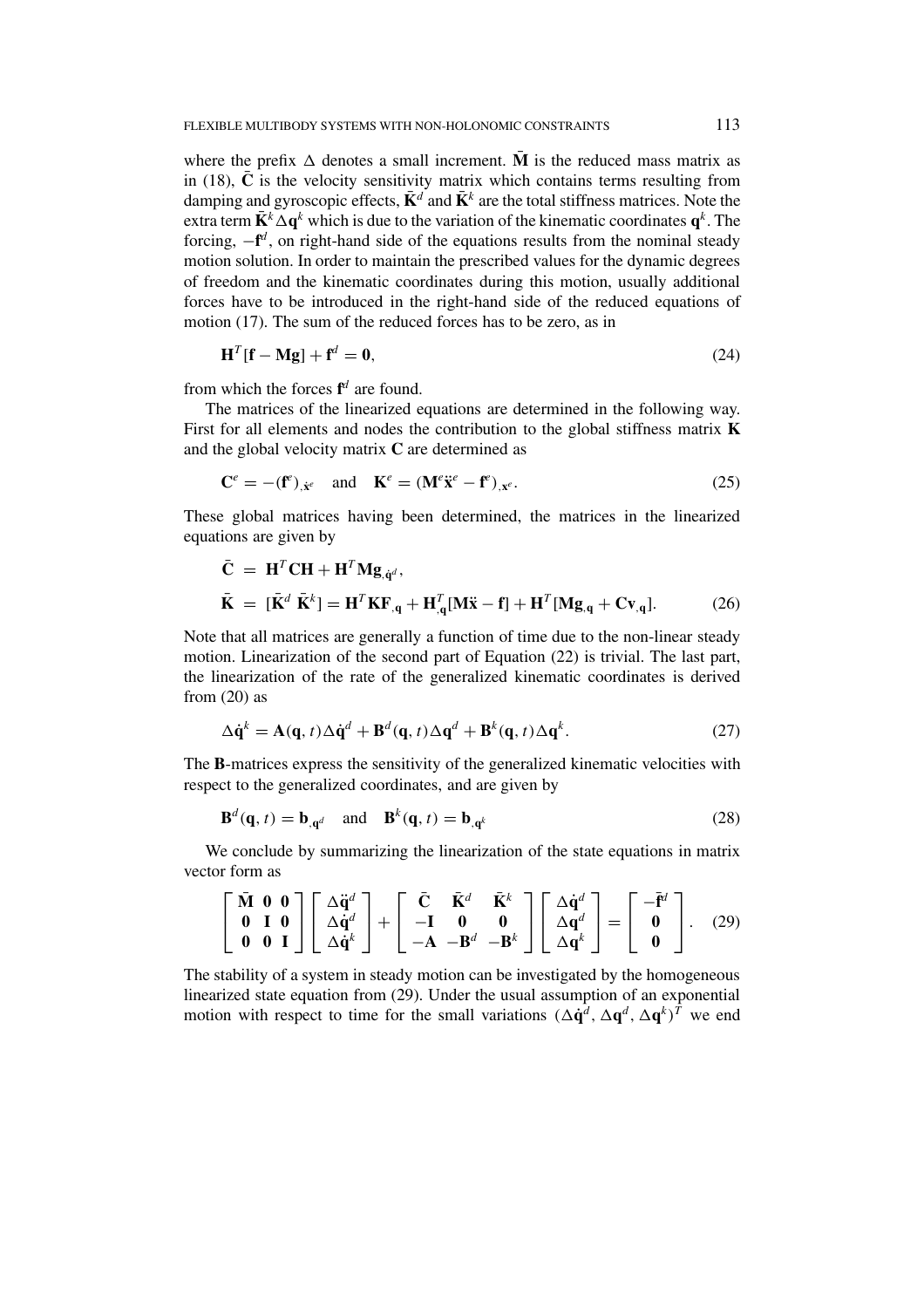

*Figure 1.* Swivel wheel.

up with a characteristic equation for the unknown exponents. The stability of an equilibrium state, the case of zero steady motion as investigated by Bottema [16], corresponds to vanishing **B**-matrices. Because there is now a manifold of equilibria with the same dimension as the number of non-holonomic constraints, there are as many vanishing roots as there are non-holonomic constraints. These roots entail eigenvectors with  $\Delta \mathbf{q}^k$  the individual unit vectors,  $\Delta \mathbf{q}^d = -(\mathbf{K}^d)^{-1}\mathbf{K}^k\Delta \mathbf{q}^k$  and  $\Delta \dot{\mathbf{q}}^d = \mathbf{0}.$ 

#### **3. Examples**

#### 3.1. SWIVEL WHEEL SHIMMY

To illustrate the general method for the derivation of the state equations of a nonholonomic system and their linearization we shall revisit the shimmy problem of an aircraft landing gear as treated by Den Hartog [17]. He simplified the problem in order to show the principal mechanism responsible for the shimmy phenomenon. The mass and stiffness of the airplane are assumed large with respect to those of the swivel landing wheel, so that the attachment point of the swivel axis to the airplane may be assumed to move forward at a constant speed. The tire is assumed to be rigid and the inertia along the axis of rotation of the wheel is not taken into account. Then in Figure 1, which is a plan view of the shimmying wheel seen from above, point *C* is the point where the wheel strut is built into the airplane. Point *B* is the bottom point of the strut; normally *B* is right under C, but while shimmying the strut is assumed to flex sideways through distance *u* at a stiffness *k*. The wheel is behind *B* with angle  $\phi$ , the shimmy angle, which is zero for normal ideal operation. *A* is the centre of the wheel, and *G* is the centre of gravity of the combined landing gear. The finite element model consists of a two-dimensional wheel element [19] attached in point A to a rigid beam. The wheel has zero lateral slip which is the non-holonomic condition in the system. The beam is connected in point *B* to a cylindrical bearing element. The bearing is rigid in the longitudinal and flexible in the lateral and rotational direction and the generalized deformations are denoted by  $u$  and  $\phi$ . The lateral stiffness is  $k$  while the rotational stiffness is assumed to be zero. The bearing is moved forward with a constant speed of *v*. The generalized coordinates of the system are given by  $\mathbf{q} = (u, \phi)$ . The zero lateral slip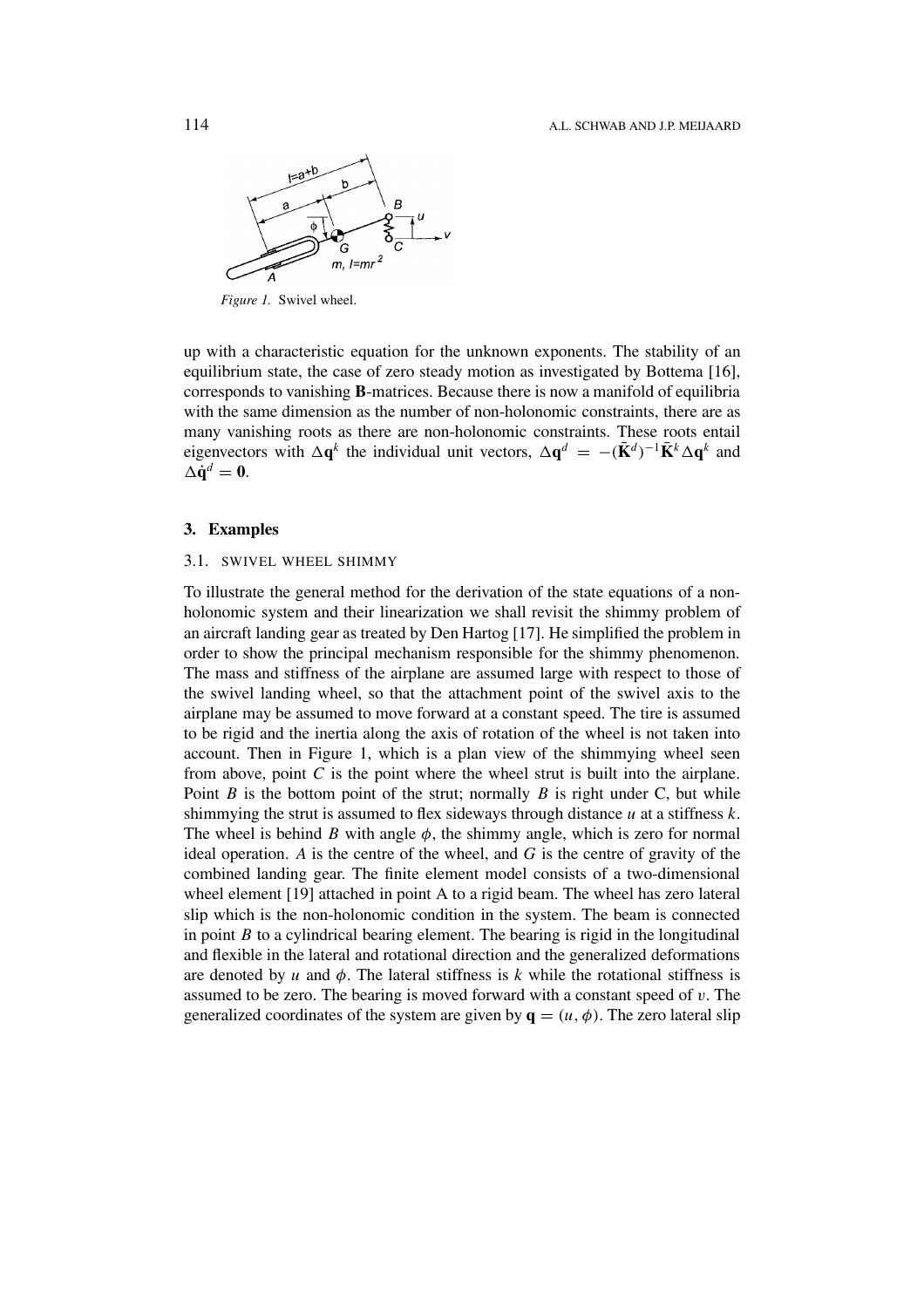condition on the wheel reduces the coordinates to the degree of freedom  $\mathbf{q}^d = (u)$ and the kinematic coordinate  $q^k = (\phi)$ . The steady state undeformed motion is characterized by  $(\dot{u}, u, \phi) = (0, 0, 0)$ . With the variations  $\Delta \dot{q}^d = \Delta \dot{u}, \Delta q^d = \Delta u$ and  $\Delta \mathbf{q}^k = \Delta \phi$ , the coefficients of the linearized state derivatives according to (29) are

$$
\bar{\mathbf{M}} = m \left( \frac{a^2 + r^2}{l^2} \right),
$$
\n
$$
\bar{\mathbf{C}} = m \left( \frac{ab - r^2}{l^2} \right) \frac{v}{l}, \quad \mathbf{A} = \frac{1}{l},
$$
\n
$$
\bar{\mathbf{K}}^d = k, \quad \mathbf{B}^d = 0,
$$
\n
$$
\bar{\mathbf{K}}^k = -m \left( \frac{ab - r^2}{l^2} \right) \frac{v^2}{l}, \quad \mathbf{B}^k = -\frac{v}{l},
$$
\n
$$
\bar{\mathbf{f}} = 0.
$$
\n(30)

These coefficients are usually numerically calculated by the program but we present them here in an analytical form so we can compare them with the approach as presented by Den Hartog [17]. His *ad hoc* analysis leads to an eigenvalue problem. The systematically derived linearized state derivatives (30) lead to the same eigenvalue problem and consequently to the same prediction of unstable shimmy behaviour.

To investigate the shimmy motion we start with the usual assumption of an exponential motion for the small variations  $\Delta \mathbf{q}$  of the form  $\Delta \mathbf{q}_0 \exp(\lambda t)$ . The characteristic equation of the eigenvalue problem from (29) with the coefficients from (30) is

$$
\lambda^3 + (1 + \mu)\omega\lambda^2 + \omega_n^2\lambda + \omega\omega_n^2 = 0,
$$
\n(31)

with the mass distribution factor  $\mu = (ab - r^2)/(a^2 + r^2)$ , the driving frequency  $\omega = v/l$  and the natural frequency  $\omega_n = \sqrt{k l^2/(m(a^2 + r^2))}$ . A neccessary and sufficient condition for asymptotic stability is given by the requirement that all roots of (31) have negative real parts. Application of Hurwitz's theorem on the characteristic equation (31) yields

$$
\omega > 0 \quad \text{and} \quad \mu > 0. \tag{32}
$$

In other words, the motion is stable if the driving speed  $v$  is positive and the centre of mass is positioned such that  $a(l - a) > r^2$ . The latter corresponds to a region of  $\pm \sqrt{(l/2)^2 - r^2}$  around the midpoint *a* = *l*/2. For the critical case, where *a*(*l*−*a*) = *r*<sup>2</sup>, there is one real eigenvalue  $\lambda_1 = -\omega$  describing the non-oscillating decaying motion and a pair of conjugated imaginary values  $\lambda_{2,3} = \pm \omega_n i$  which describe the undamped oscillatory solution. This critical case corresponds to a mass distribution where point *B* is the centre of percussion or in other words, the lateral contact force in *A* has no influence on the lateral spring force in *B*.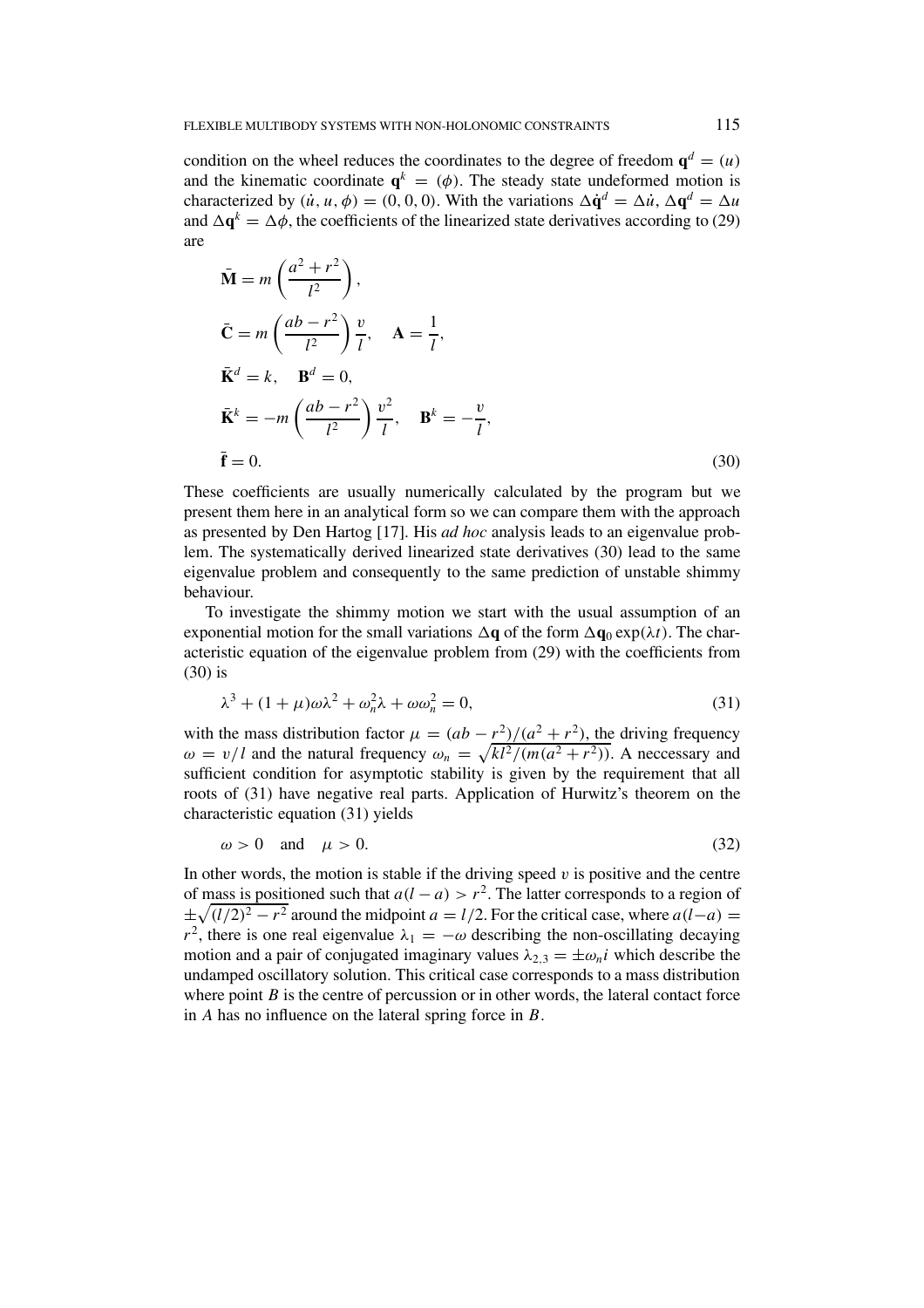

*Figure 2.* Root loci of the eigenvalues *λ* for the swivel wheel with moment of inertia  $I = 0.21ml^2$  in the centre of mass position range of  $0 \le a/l \le 1$  and eigenmode for the undamped oscillatory case  $a/l = 0.3$ , with driving frequency  $\omega = v/l$  and undamped eigenfrequency  $\omega_0 = \sqrt{k/(0.3m)}$ .

The general solution for the eigenvalues can be found by solving the characteristic equation (31). However, the general solution of a cubic equation leads to lengthy expressions and gives little insight in the nature of the solution. To illustrate the behaviour of the system at the non-critical cases, consider a swivel wheel with mass moment of inertia  $I = 0.21ml^2$ . The motion is stable if the centre of mass position *a* is between 0*.*3*l* and 0*.*7*l*. The root loci for this example in range of  $0 \le a/l \le 1$  are shown in Figure 2 together with the eigenmode for the undamped oscillatory case  $a/l = 0.3$ . The lateral displacement of the attachment point *B*,  $u$ , and the lateral displacement of the centre of the wheel *A*, denoted by  $w$ , are illustrated in the figure by the vertical projection of the rotating arrows. Note that the lateral displacements are not in phase. The phase angle,  $\psi$ , and the amplitude ratio,  $\Delta w_0 / \Delta u_0$ , are for given eigenvalue  $\lambda = \gamma_0 + \omega_0 i$  uniquely determined by the kinematic rate equation (27) and read

$$
\tan \psi = -\frac{\omega_0}{\omega + \gamma_0} \quad \text{and} \quad \frac{\Delta w_0}{\Delta u_0} = \frac{\omega}{\sqrt{(\omega + \gamma_0)^2 + \omega_0^2}}.
$$
 (33)

The wheel centre and the attachment point are always out of phase, even in the undamped oscillatory case where  $\gamma_0 = 0$ .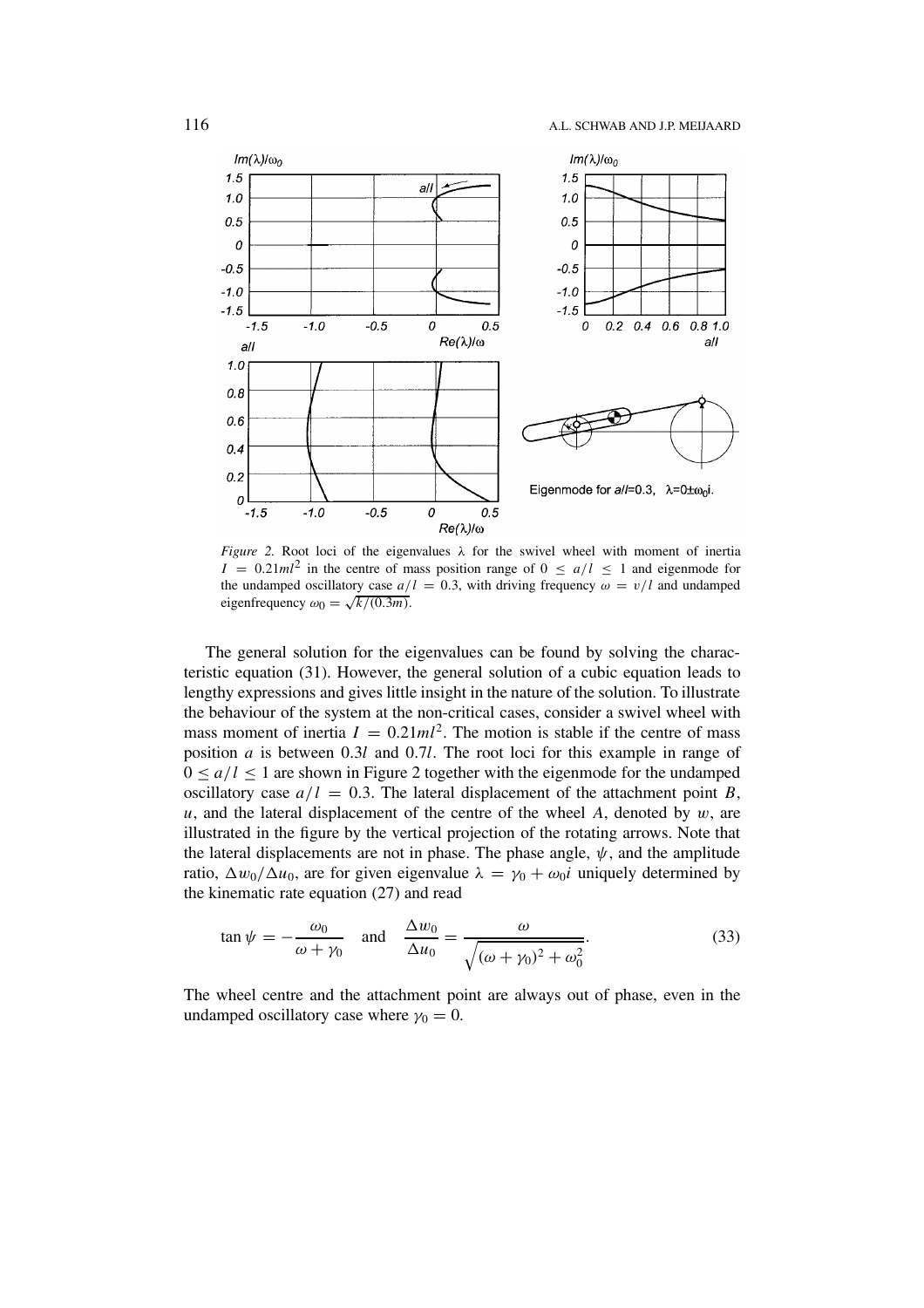

*Figure 3.* Disk rolling on a horizontal plane.



*Figure 4.* Root loci of the eigenvalues *λ* for the rectilinear motion of a rolling disk on a horizontal plane in the speed range of  $0 \le v \le 1$ .

#### 3.2. THE ROLLING DISK

One of the simplest and most intriguing examples of a spatial non-holonomic system is a disk rolling without slip on a horizontal plane. From experience we know that such an object, if given enough initial speed, shows stable motion which is quite different from the behaviour at low speed. We shall investigate the stability of the rectilinear motion with the help of the spatial wheel element [19]. The rolling of a disk on a horizontal plane has been studied in detail, for example by Neĭmark and Fufaev [3], and we shall compare the results. The finite element model of the system consists of a wheel element, rolling on a horizontal plane  $z = 0$ , and three orthogonal hinges attached to the wheel centre to describe the three degrees of freedom: pitch, roll and yaw (Figure 3). The two kinematic coordinates are the *x* and *y* position of the point of contact in the plane. We assume that the infinitesimally thin disk has uniformly distributed unit mass *m*, unit radius *r* and a unit gravitational force field *g* in the downward direction.

The stability of the rectilinear motion at longitudinal speed *v* is investigated by the determination of the eigenvalues of the linearized equations of motion as de-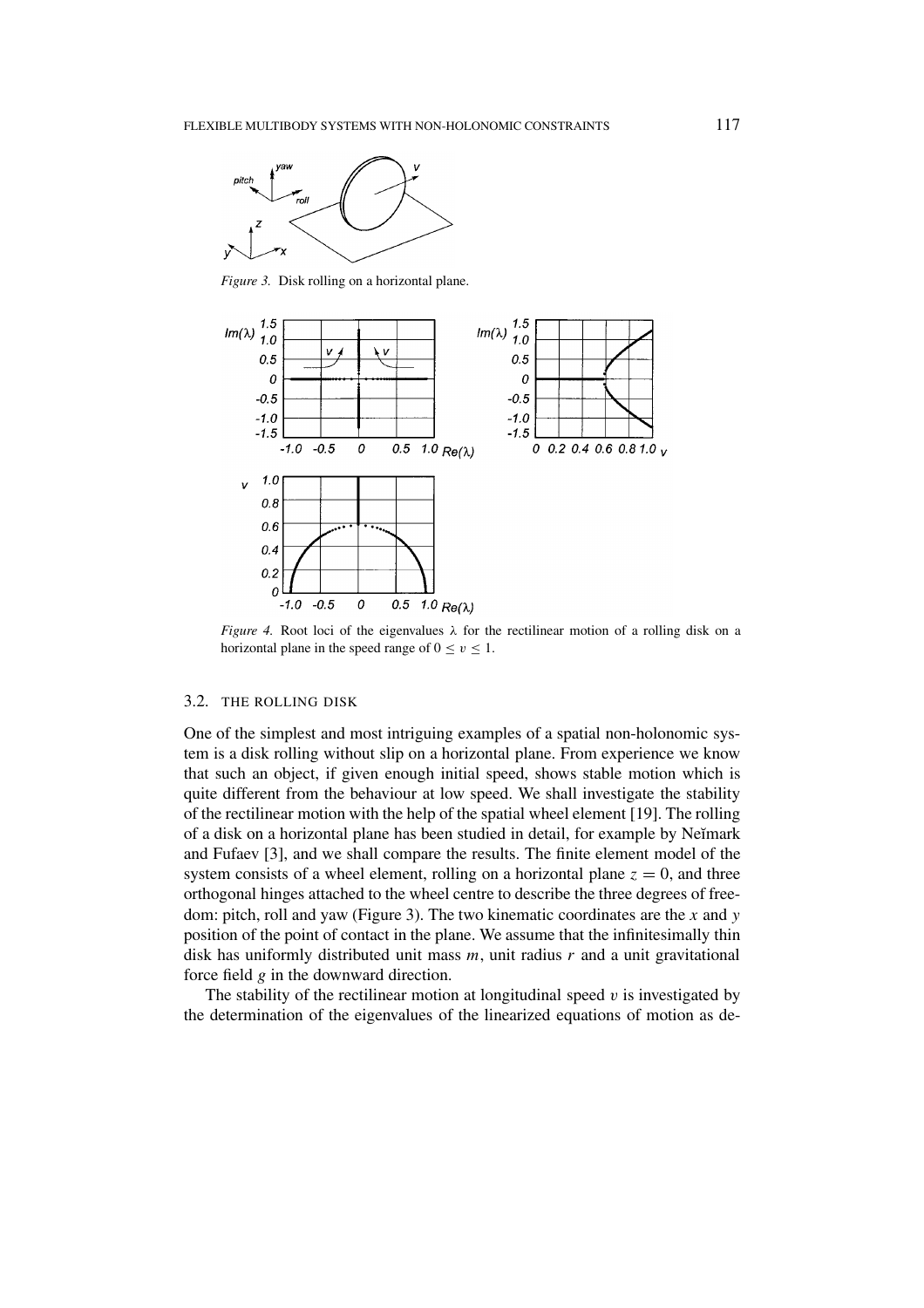

*Figure 5.* Path of a rolling disk on a horizontal plane at subcritical speed for a time period of 87 units, with an initial forward velocity 0.4116 and a roll velocity −0*.*01.

scribed in Section 2.4 by Equation (29). The dimension of the eigenvalue problem is eight; namely two times the number of degrees of freedom plus the number of kinematic coordinates. Beforehand we know that there are six zero eigenvalues. The first two pairs are a consequence of the two cyclic coordinates, the pitch and the yaw, in the system. The potential energy is only a function of the rotation along the longitudinal axis, the roll angle. The last two zero eigenvalues describe the kinematic motion of the point of contact  $(x, y)$ . The remaining two non-zero eigenvalues of the perturbed rectilinear motion in the speed range of  $0 \le v \le 1$ , where speed scales according to  $\sqrt{gr}$ , are shown in Figure 4. At low speed there are two equal and opposite real eigenvalues describing unstable perturbed motion, just like an inverted pendulum. At increasing speed these eigenvalues move to zero, where at the critical speed [3],  $v = 1/\sqrt{3} \approx 0.58$ , they change into a pair of conjugated imaginary values which describe an undamped oscillatory motion. The corresponding eigenmode is of the slalom type and can best be characterised by a 90◦ phase angle between the roll and the yaw motion. Further increase of the speed shows an approximately linear increase in the eigenvalues.

The unstable perturbed motion, below the critical speed, is illustrated by a transient analysis. The initial conditions are a vertical position with a forward speed of  $v = 0.4116$ , an angular roll velocity of  $-0.01$  and a zero yaw rate. The path of the centre of the disk and the path of the contact point in the plane are shown in Figure 5 for the time period of 87 units, where one time unit scales according to  $\sqrt{r/g}$ . The low roll velocity starts the initially exponentially increasing inclination of the disk, after which it makes a sharp turn and rises up again to the vertical position. This motion is repeated at equal time intervals and in alternating turning directions. The unstable rectilinear motion is transformed into a quasi periodic motion where the disk continues to wobble forward. The initial conditions were chosen such that the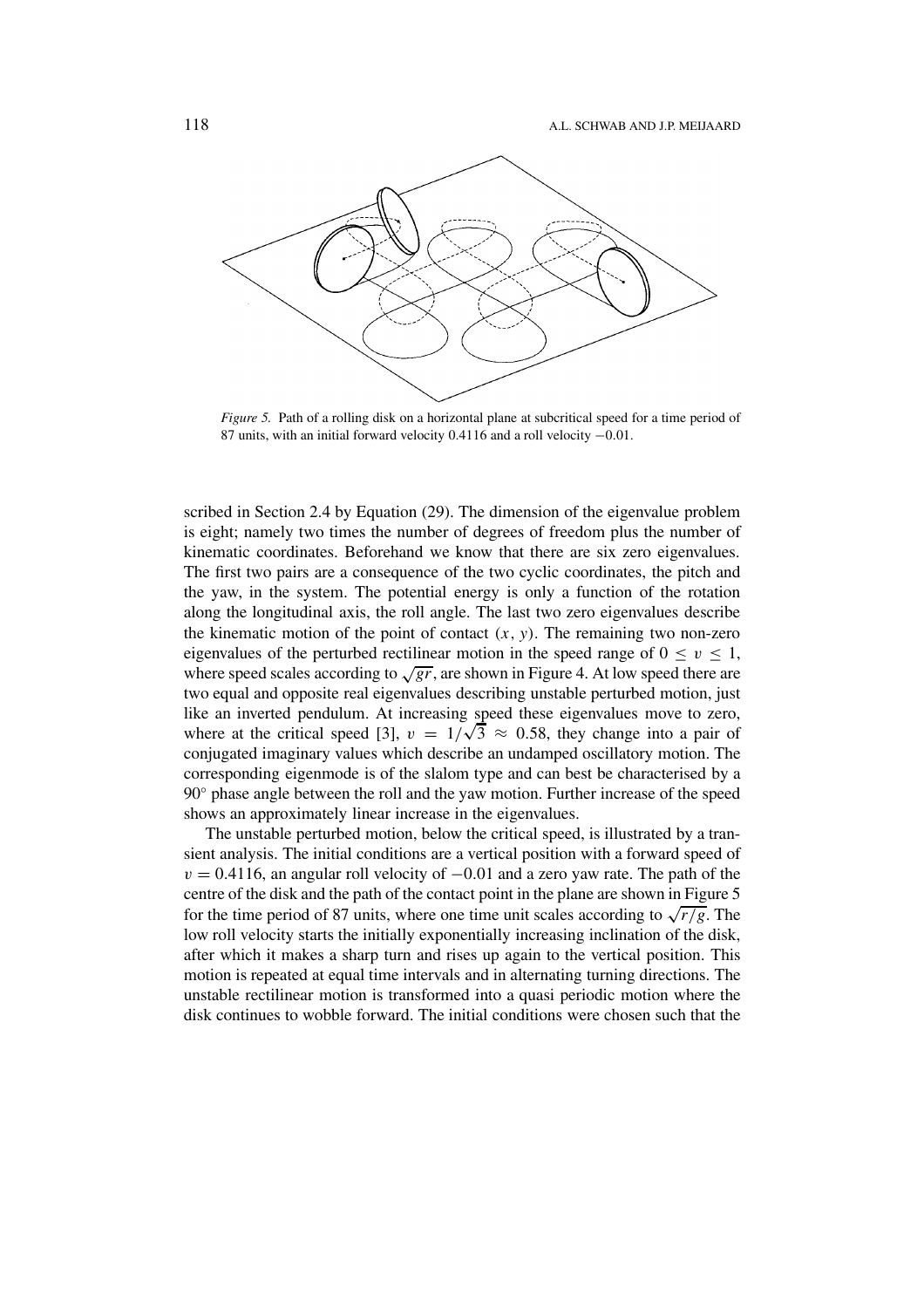

*Figure 6.* Forces in the contact point of a rolling disk on a horizontal plane at subcritical speed for a time period of 87 units, with an initial forward velocity 0.4116 and a roll velocity −0*.*01.

path shows a nice geometric figure where the contact point intersects itself almost perpendicular.

The forces in the contact point exerted by the wheel on the plane for this quasi periodic motion are shown in Figure 6. During cornering the lateral and normal force increase in magnitude whereas the longitudinal contact force shows a short oscillation indicating an accelerating and decelerating longitudinal motion. The ratio of the in-plane contact force to the normal contact force during cornering is at most 0.52. The friction coefficient must be above this value to ensure rolling without slipping.

However, if we assume that the rolling contact is not ideal and the tangential contact forces are linear functions of the slip velocities, then the disk on a smooth surface will slip into an almost cyclic motion during the first turn. In this motion the centre of mass mainly moves in the downward direction while the rotation of the point of contact increases rapidly. The disk will eventually come to the singular horizontal rest position in a finite time. Compare this to the behaviour of the contemporary executive toy known as 'Euler's Disk'; a smooth edged disk on a slight concave supporting bowl which whirrs and shudders to a horizontal rest.

# 3.3. KINEMATIC SHIMMY OF A CASTER WHEEL

As an example of a flexible multibody system with non-holonomic constraints we will analyse the kinematic (or static) shimmy of a caster wheel of an aircraft landing gear. Kantrowitz [21] was the first who analysed this kinematic shimmy and demonstrated the phenomena in an experimental setup. The mass of the airplane is assumed large with respect to the caster wheel assembly, so that the attachment point of the yoke to the airplane may be assumed to move forward at a constant speed *v*. Then in Figure 7, which is a back view and side view of the assembly, point *B* is the point where the yoke is hinged to the airplane. To demonstrate the principal mechanism for the kinematic shimmy we will assume that the caster length (trail)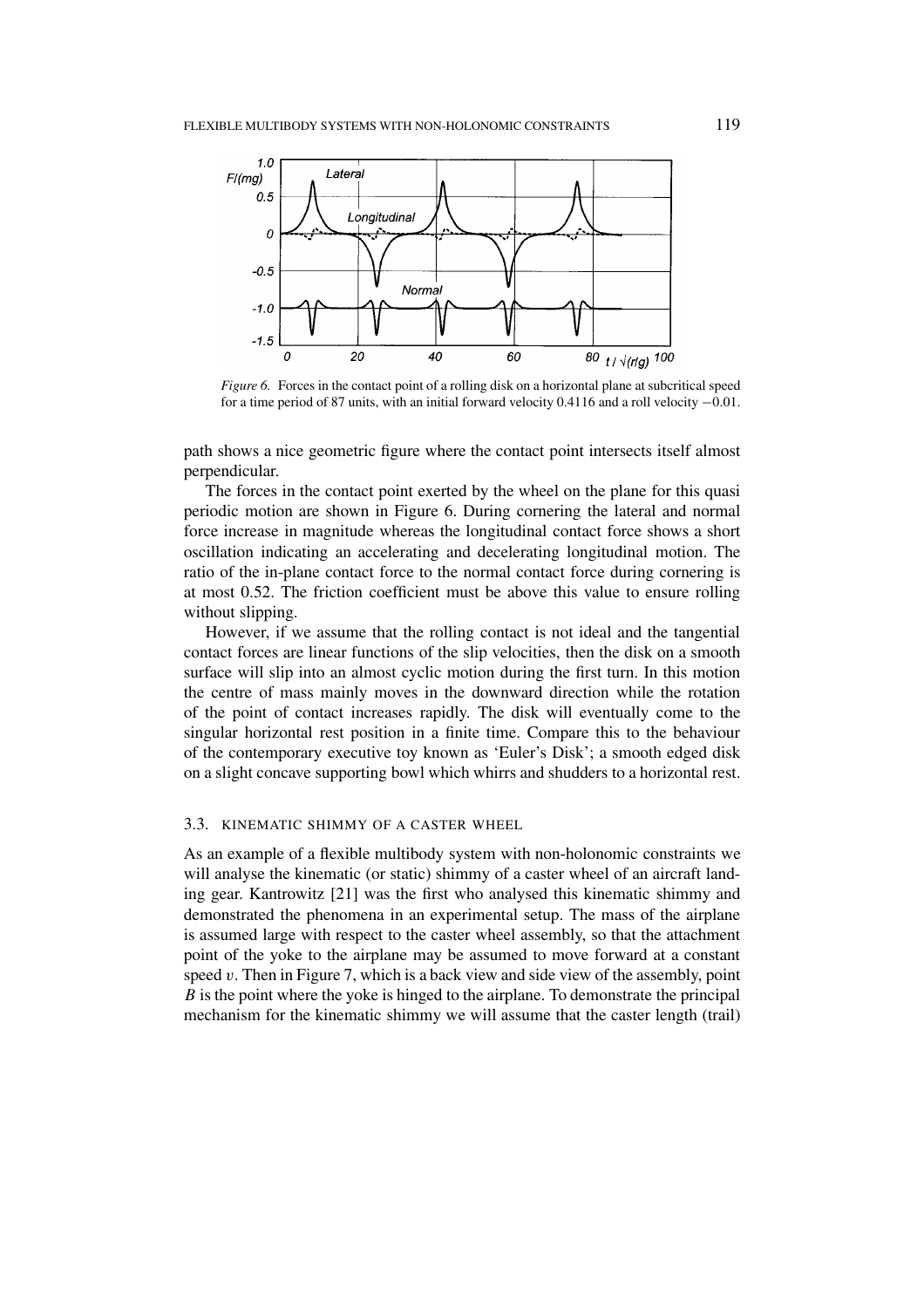

*Figure 7.* Caster wheel moving at a forward speed *v*; (a) back view and (b) side view.

and the caster angle (rake angle) are zero, resulting in the wheel centre *A* and the contact point *C* of the wheel vertically under *B*. For the wheel-surface contact we will assume a finite contact area with zero longitudinal slip, zero lateral slip, and zero spin; these are the three non-holonomic conditions on the system. The yoke *A*–*B* is assumed to have a finite bending stiffness such that point *A* can flex sideways and that the wheel axle can rotate along he *x*-axis, the roll angle. To make the problem statically determinate we release the radial deflection of the tire.

In a first approximation we assume the lateral deflection in *A* to be negligible. This model has zero degrees of freedom but due to the three non-holonomic constraints, it has three kinematic coordinates. For these kinematic coordinates we choose the three successive rotations of the wheel, starting with a yaw angle *ψ* along the global *z*-axis followed by the roll angle  $\phi$  along the rotated *x*-axis and finally the pitch angle  $\theta$  along the wheel local *y*-axis. These three coordinates define the state of the system. In the absence of the degrees of freedom  $q^d$  the linearized state equations (29) now only have the  $\mathbf{B}^k$  matrix term, reading

$$
\begin{bmatrix}\n\Delta \dot{\psi} \\
\Delta \dot{\phi} \\
\Delta \dot{\theta}\n\end{bmatrix} = \begin{bmatrix}\n0 & \omega & 0 \\
-\omega & 0 & 0 \\
0 & 0 & 0\n\end{bmatrix} \begin{bmatrix}\n\Delta \psi \\
\Delta \phi \\
\Delta \theta\n\end{bmatrix},
$$
\n(34)

with the wheel radius r and the angular velocity  $\omega = v/r$  of the wheel along the negative *y*-axis. From (34) we conclude that the system has a pure oscillatory motion in the yaw angle  $\psi$  and the roll angle  $\phi$  with radial eigenfrequency  $\omega$ . For the corresponding eigenmotion we will look at the path of the contact point *C*. The lateral displacement of the contact point  $\Delta y$  is kinematically coupled to the roll angle by  $\Delta y = -r \Delta \phi$ . The corresponding eigenmotion is the kinematic (or static) shimmy where the contact point *C* shows a sinusoidal path with wavelength  $2\pi r$ and were the yaw angle and the roll angle are 90◦ out of phase.

To verify this result we made a finite element model where the fork has finite stiffness. The model consists of a three-dimensional wheel element [19] attached in point *A* to a flexible beam. The wheel has zero longitudinal slip, zero lateral slip, and zero spin. The inextensible beam which is compliant for bending in the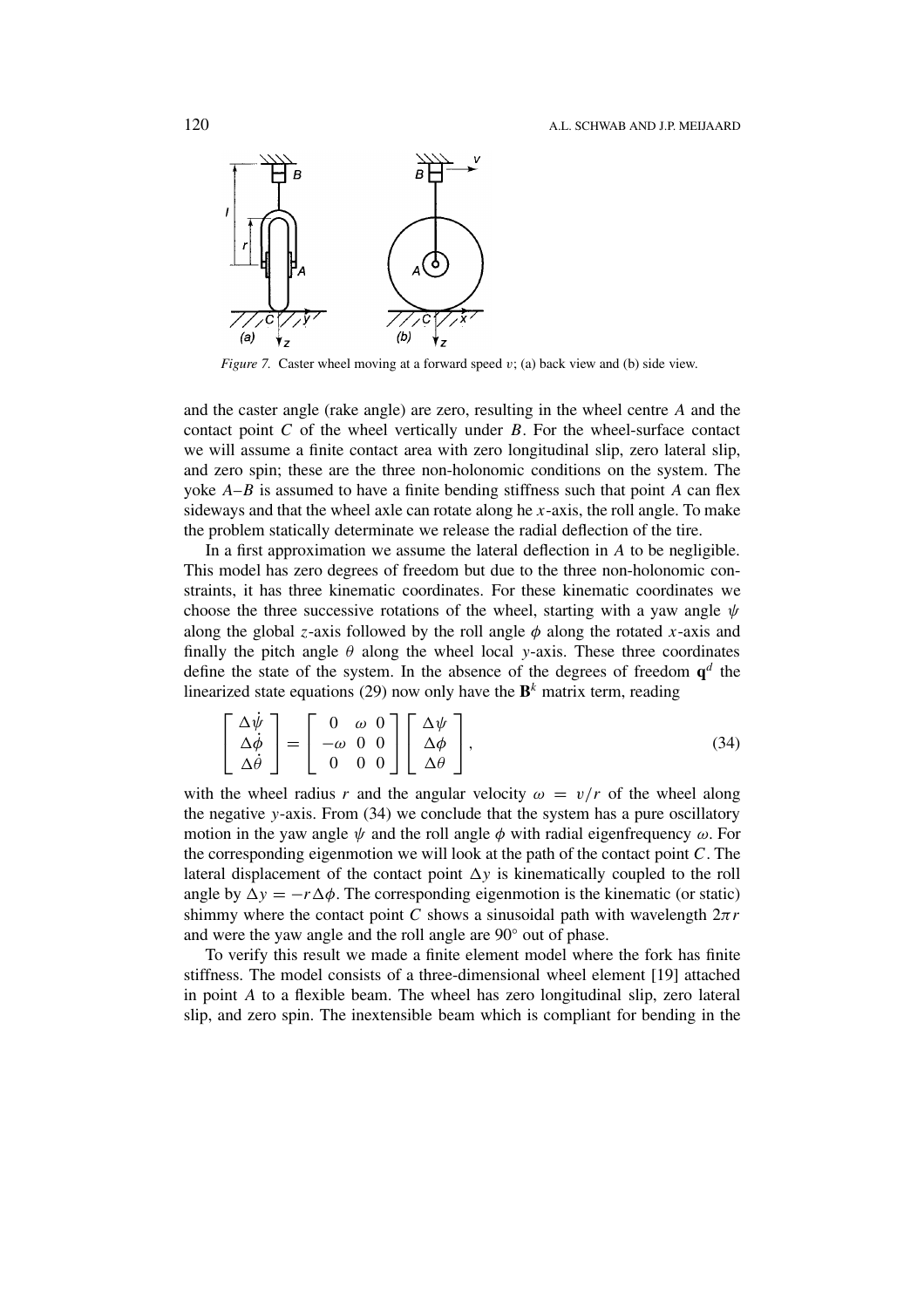

*Figure 8.* Kinematic shimmy motion; (a) the lateral contact point displacement *y* as a function of the longitudinal contact point displacement *x* and (b) the lateral beam deflection  $\delta$ , the roll angle  $\phi$ , and the yaw angle  $\psi$  of the wheel as a function of the longitudinal contact point displacement *x*.

*yz*-plane and rigid in the *xz*-plane is connected in *B* by a cylindrical hinge to the airplane. The hinge is free to rotate along its hinge axis and we release the radial deformation of the tire to make the problem statically determinate. We assume that the wheel has uniformly distributed unit mass and unit radius *r*. The massless beam has unit length *l* and a bending stiffness of  $EI = 10$  with a relative damping of 1%. The caster wheel is moved forward at a unit speed *v* and the initial conditions are a yaw angle  $\psi = 0.1$  [rad] and zero roll angle. Figure 8a shows the oscillatory path of the contact point, whereas in Figure 8b the lateral beam deflection *δ*, the roll angle  $\phi$  and the yaw angle  $\psi$  of the wheel as a function of the longitudinal contact point displacement  $x$  are shown. A high frequency transient which dies out fast is just discernible in the lateral beam deflection  $\delta$  and the roll angle  $\phi$ , after which the system settles into periodic motion with constant amplitudes. We therefore truly can speak of a kinematic or static shimmy. The resulting wavelength is 7.83 which is about 25% longer than the previously found  $2\pi r$  at unit radius *r*. It is expected that the wavelength increases since the wheel centre now can flex sideways. If we assume static loading then the beam is loaded by a shear force in *A* equal to the lateral contact force  $F_y$  and a moment in *A* which is equal to  $F_y r$ . The lateral beam deflection  $\delta$  and the endpoint rotation  $\phi$  which is in fact the roll angle of the wheel, are now coupled as in  $\delta = -k\phi r$ . The factor *k* is only a function of the ratio of the beam length over the wheel radius  $\xi = l/r$  and can be calculated as  $k = \xi(2\xi + 3)/(3\xi + 6)$ . Reformulating the linearized dynamical equations (34) results in

$$
\begin{bmatrix}\n\Delta \dot{\psi} \\
\Delta \dot{\phi} \\
\Delta \dot{\theta}\n\end{bmatrix} = \begin{bmatrix}\n0 & \omega & 0 \\
-\frac{\omega}{1+k} & 0 & 0 \\
0 & 0 & 0\n\end{bmatrix} \begin{bmatrix}\n\Delta \psi \\
\Delta \phi \\
\Delta \theta\n\end{bmatrix},
$$
\n(35)

from which we conclude that the radial eigenfrequency of the kinematic shimmy is decreased by a factor  $1/\sqrt{1+k}$ , and the corresponding wavelength of the contact path is increased by a factor  $\sqrt{1+k}$ . In our case where  $\xi = 1$  this results in a wavelength of 7.836 which compares well with the value from Figure 8.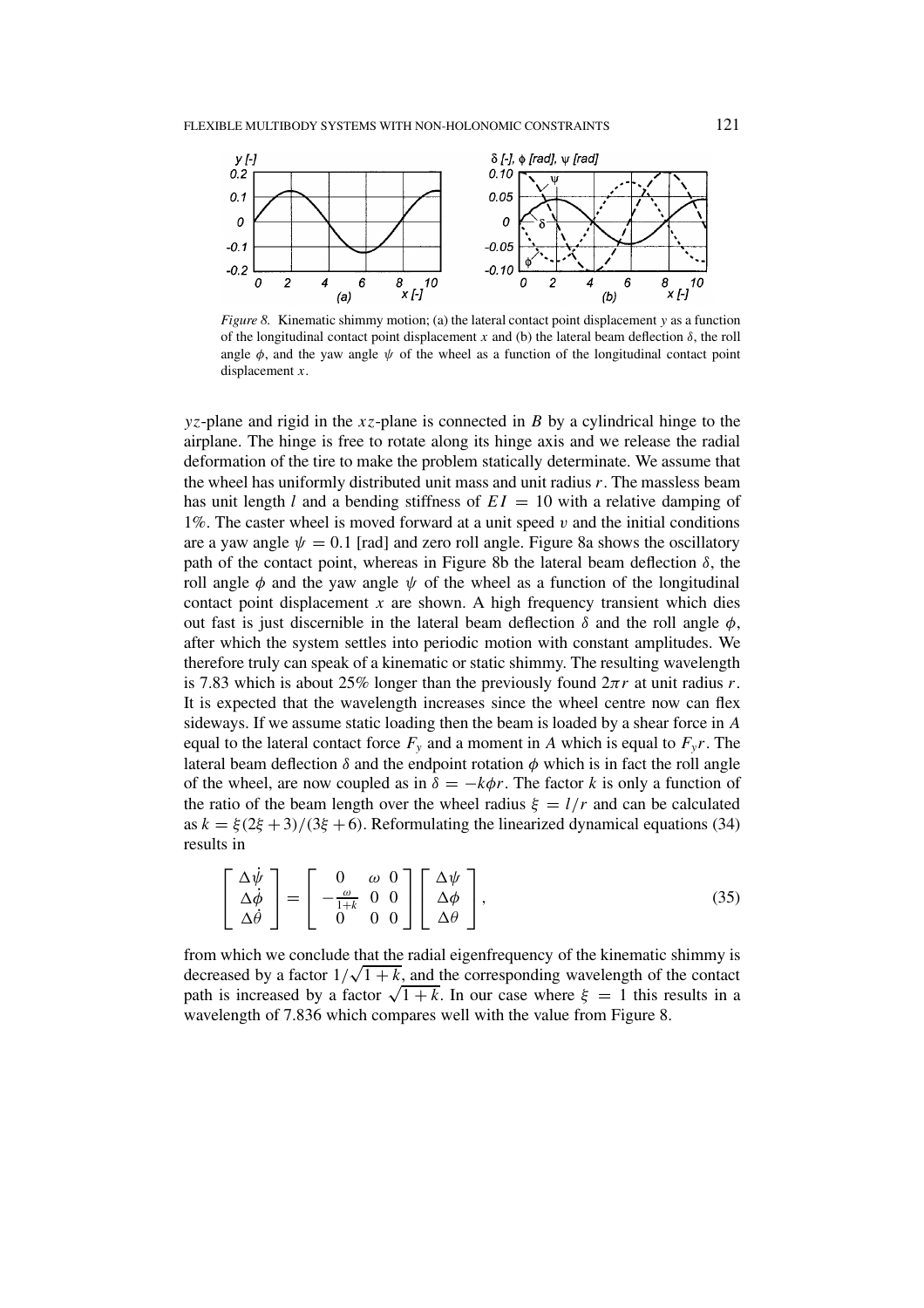# **4. Conclusion**

A procedure has been described for formulating the dynamical equations of nonholonomic mechanical systems as well as their linearized equations. The procedure can be applied to systems with flexible bodies with the same ease as to systems with rigid bodies. Advantages of the procedure are the use of a set of minimal independent state variables, which avoid the use of differential-algebraic equations, and the analytic linearization, which is more accurate than numerical differentiation. The linearized equations can be used to analyse the stability of a nominal steady motion.

## **References**

- 1. Lagrange, J.L., *Analytical Mechanics*, Kluwer, Dordrecht, 1997. (Original French first edition *Méchanique analitique*, Desaint, Paris, 1788.) (Translated from the French second edition *Mécanique analytique*, Courcier, Paris, 1811, by A. Boissonnade and V.N. Vagliente.)
- 2. Hertz, H., *Die Prinzipien der Mechanik in neuem Zusammenhange dargestellt*, Johann Ambrosius Barth, Leipzig, 1894.
- 3. Ne˘ımark, Ju.I. and Fufaev, N.A., *Dynamics of Nonholonomic Systems*, American Mathematical Society, Providence, RI, 1972. (Translated from the Russian edition, Nauka, Moscow, 1967.)
- 4. Kreuzer, E.J., 'Symbolische Berechnung der Bewegungsgleichungen von Mehrkörpersystemen', Dissertation, Fortschrittberichte der VDI Zeitschriften, Reihe 11, Nr. 32, 1979.
- 5. Nikravesh, P.E. and Haug, E.J., 'Generalized coordinate partitioning for analysis of mechanical systems with nonholonomic constraints', *ASME Journal of Mechanisms, Transmissions, and Automation in Design* **105**, 1983, 379–384.
- 6. Schwab, A.L. and Meijaard, J.P., 'Small vibrations superimposed on a prescribed rigid body motion', *Multibody System Dynamics* **8**, 2002, 29–49.
- 7. Besseling, J.F., 'The complete analogy between the matrix equations and the continuous field equations of structural analysis', in *International Symposium on Analogue and Digital Techniques Applied to Aeronautics: Proceedings*, Presses Académiques Européennes, Bruxelles, 1964, 223–242.
- 8. Van der Werff, K., 'Kinematic and dynamic analysis of mechanisms, A finite element approach', Dissertation, Delft University Press, Delft, 1977.
- 9. Jonker, J.B., 'A finite element dynamic analysis of flexible spatial mechanisms and manipulators', Dissertation, Delft University Press, Delft, 1988.
- 10. Cardona, A., Géradin, M. and Doan, D.B., 'Rigid and flexible joint modeling in multibody dynamics using finite-elements', *Computer Methods in Applied Mechanics and Engineering* **89**, 1991, 395–418.
- 11. Géradin, M. and Cardona, A., *Flexible Multibody Dynamics: A Finite Element Approach*, Wiley, Chichester, 2001.
- 12. Meijaard, J.P., 'Direct determination of periodic solutions of the dynamical equations of flexible mechanisms and manipulators', *International Journal for Numerical Methods in Engineering* **32**, 1991, 1691–1710.
- 13. Schwab, A.L., 'Dynamics of flexible multibody systems', Dissertation, Delft University of Technology, Delft, April 2002.
- 14. Jonker, J.B. and Meijaard, J.P., 'SPACAR Computer program for dynamic analysis of flexible spatial mechanisms and manipulators', in *Multibody Systems Handbook*, W. Schiehlen (ed.), Springer-Verlag, Berlin, 1990, 123–143.
- 15. Whittaker, E.T., *A Treatise on the Analytical Dynamics of Particles and Rigid Bodies*, fourth edition, Cambridge University Press, Cambridge, U.K., 1937.